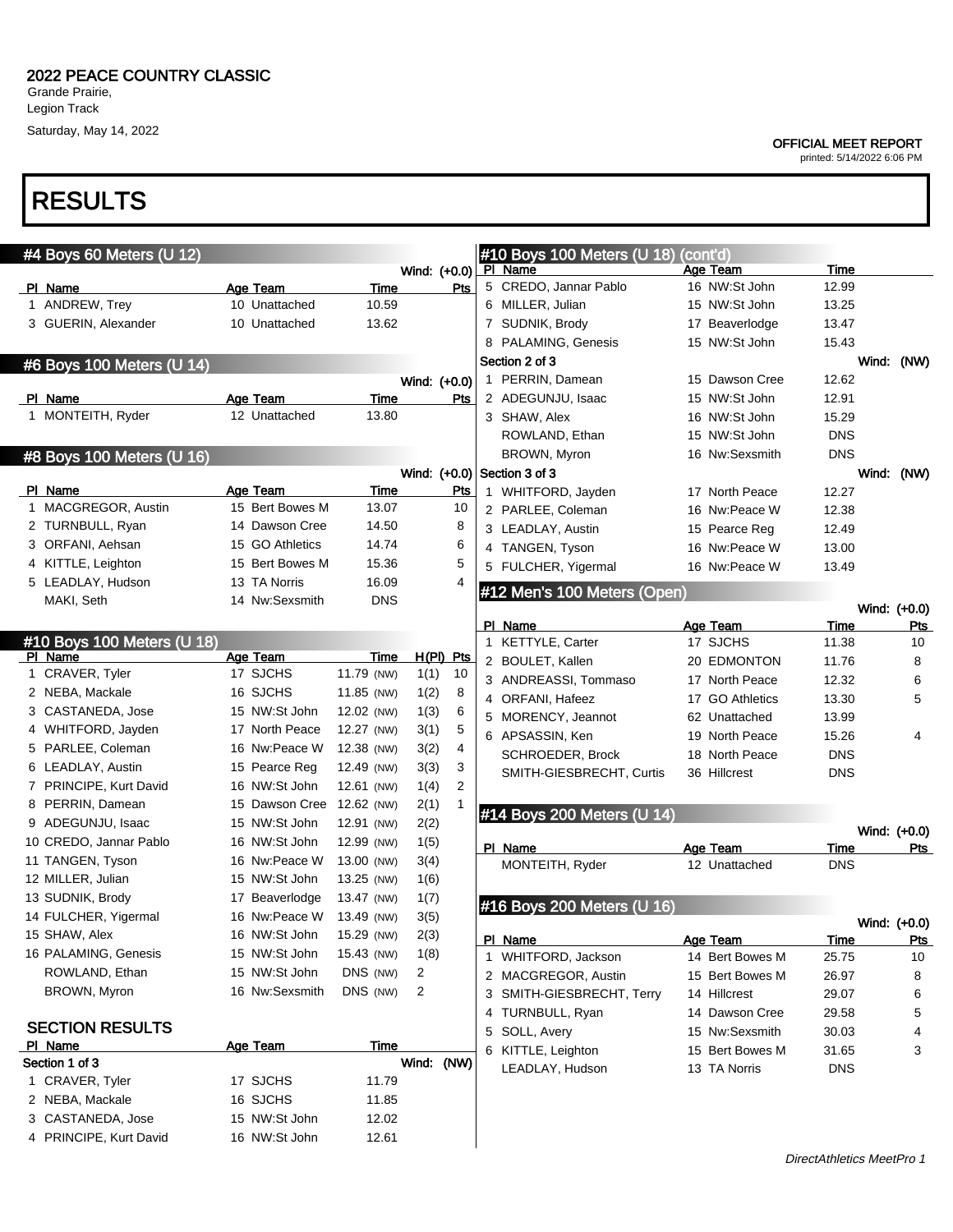Saturday, May 14, 2022

#### OFFICIAL MEET REPORT

printed: 5/14/2022 6:06 PM

### RESULTS

| #18 Boys 200 Meters (U 18) |                 |            |                |            | #32 Boys 800 Meters (U 12)  |                  |            |                |
|----------------------------|-----------------|------------|----------------|------------|-----------------------------|------------------|------------|----------------|
| PI Name                    | Age Team        | Time       | $H(PI)$ Pts    |            | PI Name                     | Age Team         | Time       | <u>Pts</u>     |
| 1 MECHAM, Peyton           | 16 Beaverlodge  | 24.27 (NW) | 2(1)           | 10         | 1 MCKECHNIE, Tate           | 10 Nw: Whisperin | 3:56.80    | 10             |
| 2 NEBA, Mackale            | 16 SJCHS        | 24.51 (NW) | 1(1)           | 8          |                             |                  |            |                |
| 3 CRAVER, Tyler            | 17 SJCHS        | 24.83 (NW) | 1(2)           | 6          | #26 Boys 400 Meters (U 16)  |                  |            |                |
| 4 RADBOURNE, Hastings      | 15 Peace Countr | 25.62 (NW) | 1(3)           | 5          | PI Name                     | Age Team         | Time       | Pts            |
| 5 PARLEE, Coleman          | 16 Nw:Peace W   | 25.92 (NW) | 2(2)           | 4          | 1 WHITFORD, Jackson         | 14 Bert Bowes M  | 1:01.34    | 10             |
| 6 WHITFORD, Jayden         | 17 North Peace  | 26.24 (NW) | 2(3)           | 3          | 2 MACGREGOR, Austin         | 15 Bert Bowes M  | 1:03.63    | 8              |
| 7 PRINCIPE, Kurt David     | 16 NW:St John   | 26.68 (NW) | 1(4)           | 2          |                             |                  |            |                |
| 8 PERRIN, Damean           | 15 Dawson Cree  | 26.85 (NW) | 1(5)           | 1          | #28 Boys 400 Meters (U 18)  |                  |            |                |
| 9 TANGEN, Tyson            | 16 Nw:Peace W   | 26.91 (NW) | 1(6)           |            | PI Name                     | Age Team         | Time       | Pts            |
| 10 FULCHER, Yigermal       | 16 Nw:Peace W   | 27.61 (NW) | 2(4)           |            | 1 LEET, Deizel              | 17 WOLVES AT     | 54.83      | 10             |
| 11 CREDO, Jannar Pablo     | 16 NW:St John   | 28.80 (NW) | 2(5)           |            | 2 MECHAM, Peyton            | 16 Beaverlodge   | 56.03      | 8              |
| 12 PALAMING, Genesis       | 15 NW:St John   | 34.22 (NW) | 1(7)           |            | 3 ARMSTRONG, Aiden          | 16 Nw:Charles S  | 57.03      | 6              |
| 13 SHAW, Alex              | 16 NW:St John   | 35.70 (NW) | 2(6)           |            | 4 CRAVER, Tyler             | 17 SJCHS         | 57.45      | 5              |
| CASTANEDA, Jose            | 15 NW:St John   | DNS (NW)   | $\mathbf{1}$   |            | RADBOURNE, Hastings<br>5    | 15 Peace Countr  | 58.14      | 4              |
| LEADLAY, Austin            | 15 Pearce Reg   | DNS (NW)   | $\overline{2}$ |            | NEBA, Mackale<br>6          | 16 SJCHS         | 1:00.27    | 3              |
|                            |                 |            |                |            | 7 PARLEE, Coleman           | 16 Nw:Peace W    | 1:02.71    | $\overline{2}$ |
| <b>SECTION RESULTS</b>     |                 |            |                |            |                             |                  |            |                |
| PI Name                    | Age Team        | Time       |                |            | #30 Men's 400 Meters (Open) |                  |            |                |
| Section 1 of 2             |                 |            | Wind: (NW)     |            | PI Name                     | Age Team         | Time       | <u>Pts</u>     |
| 1 NEBA, Mackale            | 16 SJCHS        | 24.51      |                |            | 1 KETTYLE, Carter           | 17 SJCHS         | 54.08      | 10             |
| 2 CRAVER, Tyler            | 17 SJCHS        | 24.83      |                |            | 2 SCHREINER, Kane           | 18 North Peace   | 54.76      | 8              |
| 3 RADBOURNE, Hastings      | 15 Peace Countr | 25.62      |                |            | MORGAN, Captain<br>3        | 80 Bi\$\$        | 1:01.11    | 6              |
| 4 PRINCIPE, Kurt David     | 16 NW:St John   | 26.68      |                |            | LAURIE, Ronin<br>4          | 17 Npss          | 1:02.47    | 5              |
| 5 PERRIN, Damean           | 15 Dawson Cree  | 26.85      |                |            | 5 MORENCY, Jeannot          | 62 Unattached    | 1:10.47    |                |
| 6 TANGEN, Tyson            | 16 Nw:Peace W   | 26.91      |                |            | SOLL, Teyton                | 17 Nw:Sexsmith   | <b>DNS</b> |                |
| 7 PALAMING, Genesis        | 15 NW:St John   | 34.22      |                |            | ONUN, Micheal               | 17 SJCHS         | <b>DNS</b> |                |
| CASTANEDA, Jose            | 15 NW:St John   | <b>DNS</b> |                |            |                             |                  |            |                |
| Section 2 of 2             |                 |            | Wind: (NW)     |            | #34 Boys 800 Meters (U 14)  |                  |            |                |
| 1 MECHAM, Peyton           | 16 Beaverlodge  | 24.27      |                |            | PI Name                     | Age Team         | Time       | <b>Pts</b>     |
| 2 PARLEE, Coleman          | 16 Nw:Peace W   | 25.92      |                |            | HENHEFFER, Sawyer<br>1      | 13 Individual    | 2:57.23    | 10             |
| 3 WHITFORD, Jayden         | 17 North Peace  | 26.24      |                |            | 2 SOLL, Kienan              | 12 Nw:Sexsmith   | 3:21.69    | 8              |
| 4 FULCHER, Yigermal        | 16 Nw:Peace W   | 27.61      |                |            |                             |                  |            |                |
| 5 CREDO, Jannar Pablo      | 16 NW:St John   | 28.80      |                |            | #36 Boys 800 Meters (U 16)  |                  |            |                |
| 6 SHAW, Alex               | 16 NW:St John   | 35.70      |                |            | PI Name                     | Age Team         | Time       | Pts            |
| LEADLAY, Austin            | 15 Pearce Reg   | <b>DNS</b> |                |            | 1 MCKECHNIE, Brendan        | 15 WOLVES AT     | 2:53.82    | 10             |
| #20 Boys 200 Meters (Open) |                 |            |                |            | GREIDANUS, Norman           | 14 GO Athletics  | <b>DNS</b> |                |
|                            |                 |            | Wind: (+0.0)   |            | MAKI, Seth                  | 14 Nw:Sexsmith   | <b>DNS</b> |                |
| PI Name                    | Age Team        | Time       |                | <u>Pts</u> | ARMSTRONG, William          | 13 Unattached    | <b>DNS</b> |                |
| 1 KETTYLE, Carter          | 17 SJCHS        | 23.68      |                | 10         |                             |                  |            |                |
| 2 ANDREASSI, Tommaso       | 17 North Peace  | 26.16      |                | 8          | #38 Boys 800 Meters (U 18)  |                  |            |                |
| 3 LAURIE, Ronin            | 17 Npss         | 27.75      |                | 6          | PI Name                     | Age Team         | Time       | <u>Pts</u>     |
| 4 MORENCY, Jeannot         | 62 Unattached   | 29.78      |                |            | 1 FARNSWORTH, Jacob         | 17 SJCHS         | 2:08.45    | 10             |
| APSASSIN, Ken              | 19 North Peace  | <b>DNS</b> |                |            | 2 LEET, Deizel              | 17 WOLVES AT     | 2:14.49    | 8              |
|                            |                 |            |                |            | 3 SALOPREE, Chris           | 16 GO Athletics  | 2:26.79    | 6              |
|                            |                 |            |                |            | BROWN, Myron                | 16 Nw:Sexsmith   | <b>DNS</b> |                |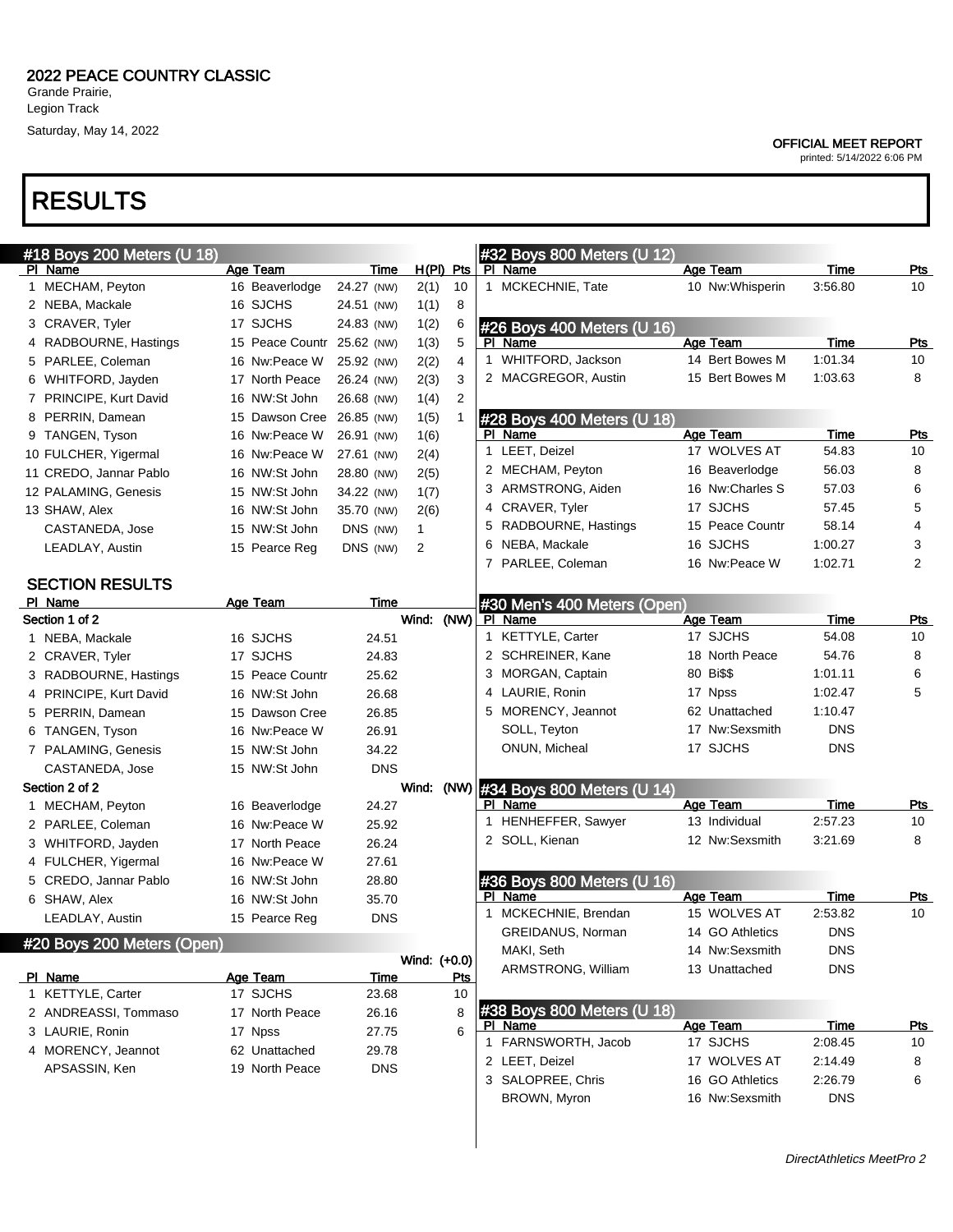Legion Track

### Saturday, May 14, 2022

#### OFFICIAL MEET REPORT

printed: 5/14/2022 6:06 PM

### RESULTS

| #40 Men's 800 Meters (Open)            |                 |             |            |              | #54 Men's 3000 Meters (U 18)  |                 |             |                     |
|----------------------------------------|-----------------|-------------|------------|--------------|-------------------------------|-----------------|-------------|---------------------|
| PI Name                                | Age Team        | Time        | Pts l      |              | PI Name                       | Age Team        | Time        | Pts                 |
| 1 NELISSEN, Christopher                | 22 WOLVES AT    | 2:03.08     | 10         |              | 1 ARMSTRONG, Aiden            | 16 Nw:Charles S | 10:26.64    | 10                  |
| 2 VERSTEEG, Tyson                      | 16 GO Athletics | 2:11.06     | 8          |              | 2 MUGGABERG, Lane             | 16 Nw:Sexsmith  | 11:40.69    | 8                   |
| 3 SCHREINER, Kane                      | 18 North Peace  | 2:14.71     | 6          |              | JAMESON, Nelson               | 16 Nw:Sexsmith  | <b>DNS</b>  |                     |
| 4 SHORT-SHORTS, Sanchez                | 70 Hillcrest    | 2:20.88     | 5          |              |                               |                 |             |                     |
| 5 MORGAN, Captain                      | 80 Bi\$\$       | 2:22.79     | 4          |              | #56 Men's 3000 Meters (Open)  |                 |             |                     |
| 6 SOLL, Teyton                         | 17 Nw:Sexsmith  | 2:31.46     | 3          |              | PI Name                       | Age Team        | Time        | <b>Pts</b>          |
|                                        |                 |             |            |              | 1 LEADLAY, Dylan              | 17 Pearce Reg   | 10:24.32    | 10                  |
| #42 Boys 1500 Meters (U 14)            |                 |             |            |              | 2 FASZER, Sam                 | 25 GO Athletics | 10:26.64    | 8                   |
| PI Name                                | <b>Age Team</b> | Time        | Pts        |              | 3 MCKECHNIE, Landon           | 17 Dawson Cree  | 10:34.08    | 6                   |
| HENHEFFER, Sawyer                      | 13 Individual   | <b>DNS</b>  |            |              | 4 SHORT-SHORTS, Sanchez       | 70 Hillcrest    | 10:40.45    | 5                   |
|                                        |                 |             |            |              | 5 SKARBERG, Gavin             | 17 Nw:Sexsmith  | 11:31.82    | 4                   |
|                                        |                 |             |            |              |                               |                 |             |                     |
| #44 Boys 1500 Meters (U 16)<br>PI Name | Age Team        | Time        | Pts        |              |                               |                 |             |                     |
| 1 ORFANI, Aehsan                       | 15 GO Athletics | 5:52.02     | 10         |              | #60 Boys 100m Hurdles (U 16)  |                 |             | Wind: (+0.0)        |
| 2 MCKECHNIE, Brendan                   | 15 WOLVES AT    | 6:09.00     | 8          |              | PI Name                       | Age Team        | Time        | Pts                 |
| 3 SKARBERG, Connor                     | 12 Nw:Sexsmith  | 6:37.03     | 6          |              | 1 WHITFORD, Jackson           | 14 Bert Bowes M | 17.42       | 10                  |
| MAKI, Seth                             | 14 Nw:Sexsmith  | <b>DNS</b>  |            |              |                               |                 |             |                     |
|                                        |                 |             |            |              |                               |                 |             |                     |
|                                        |                 |             |            |              | #62 Boys 100m Hurdles (U 18)  |                 |             |                     |
| #46 Boys 1500 Meters (U 18)<br>PI Name | Age Team        | Time        | Pts        |              | PI Name                       | Age Team        | Time        | Wind: (+0.0)<br>Pts |
| 1 ARMSTRONG, Aiden                     | 16 Nw:Charles S | 4:57.37     | 10         |              | 1 SUDNIK, Brody               | 17 Beaverlodge  | 19.03       | 10                  |
| 2 SALOPREE, Chris                      | 16 GO Athletics | 5:02.46     | 8          |              | 2 PARLEE, Coleman             | 16 Nw:Peace W   | 21.70       | 8                   |
| 3 MUGGABERG, Lane                      | 16 Nw:Sexsmith  | 5:19.65     | 6          |              |                               |                 |             |                     |
|                                        |                 |             |            |              |                               |                 |             |                     |
|                                        |                 |             |            |              |                               |                 |             |                     |
| FARNSWORTH, Jacob                      | 17 SJCHS        | <b>DNS</b>  |            |              | #64 Men's 110m Hurdles (Open) |                 |             |                     |
|                                        |                 |             |            |              |                               |                 |             | Wind: (+0.0)        |
| #48 Men's 1500 Meters (Open)           |                 |             |            |              | PI_Name                       | Age Team        | Time        | <b>Pts</b>          |
| PI Name                                | Age Team        | Time        | Pts        |              | 1 ARRRRRGH, Pee-Bee           | 80 Unattached   | 20.58       |                     |
| 1 FASZER, Sam                          | 25 GO Athletics | 4:48.98     | 10         |              | 2 SHORT-SHORTS, Sanchez       | 70 Hillcrest    | 22.63       | 10                  |
| 2 SHORT-SHORTS, Sanchez                | 70 Hillcrest    | 4:51.06     | 8          |              |                               |                 |             |                     |
| 3 MORGAN, Captain                      | 80 Bi\$\$       | 5:03.22     | 6          |              | #80 Boys High Jump (U 16)     |                 |             |                     |
| 4 MCKECHNIE, Landon                    | 17 Dawson Cree  | 5:05.32     | 5          |              | PI Name                       | Age Team        | Mark        | Pts                 |
| 5 ORFANI, Hafeez                       | 17 GO Athletics | 5:07.27     | 4          | $\mathbf{1}$ | WHITFORD, Jackson             | 14 Bert Bowes M | 1.60m       | 10                  |
| 6 SKARBERG, Gavin                      | 17 Nw:Sexsmith  | 5:19.35     | 3          |              | 2 MCKECHNIE, Brendan          | 15 WOLVES AT    | 1.45m       | 8                   |
|                                        |                 |             |            |              | 3 SOLL, Avery                 | 15 Nw:Sexsmith  | 1.30m       | 6                   |
| #50 Men's 3000 Meters (U 14)           |                 |             |            |              | SMITH-GIESBRECHT, Terry       | 14 Hillcrest    | <b>DNS</b>  |                     |
| <u>PI Name</u>                         | <b>Age Team</b> | <u>Time</u> | <u>Pts</u> |              |                               |                 |             |                     |
| HENHEFFER, Sawyer                      | 13 Individual   | <b>DNS</b>  |            |              | #82 Boys High Jump (U 18)     |                 |             |                     |
|                                        |                 |             |            |              | PI Name                       | Age Team        | <b>Mark</b> | <u>Pts</u>          |
| #52 Men's 3000 Meters (U 16)           |                 |             |            | 1            | <b>BARRETT, Matthew</b>       | 16 Nw:Peace Ri  | 1.65m       | 10                  |
| PI Name                                | Age Team        | Time        | <u>Pts</u> | 1            | MASSON, Coby                  | 17 SJCHS        | 1.65m       | 8                   |
| 1 ANDERSOEN, Daen                      | 15 Nw:Charles S | 11:16.20    | 10         |              | 3 LOXAM, Austin               | 17 SJCHS        | 1.50m       | 6                   |
| 2 MCKECHNIE, Brendan                   | 15 WOLVES AT    | 13:04.01    | 8          |              | 4 AROCHE, Mercutio            | 15 Nw:Charles S | 1.40m       | 5                   |
| 3 HICKOK, Asher                        | 13 WOLVES AT    | 13:04.96    | 6          |              | LEADLAY, Austin               | 15 Pearce Reg   | <b>DNS</b>  |                     |
| 4 SKARBERG, Connor                     | 12 Nw:Sexsmith  | 16:04.50    | 5          |              | DIRECTO, Javier               | 16 Nw:Peace Ri  | <b>DNS</b>  |                     |
| ARMSTRONG, William                     | 13 Unattached   | <b>DNS</b>  |            |              | BROWN, Myron                  | 16 Nw:Sexsmith  | <b>DNS</b>  |                     |
| GREIDANUS, Norman                      | 14 GO Athletics | <b>DNS</b>  |            |              |                               |                 |             |                     |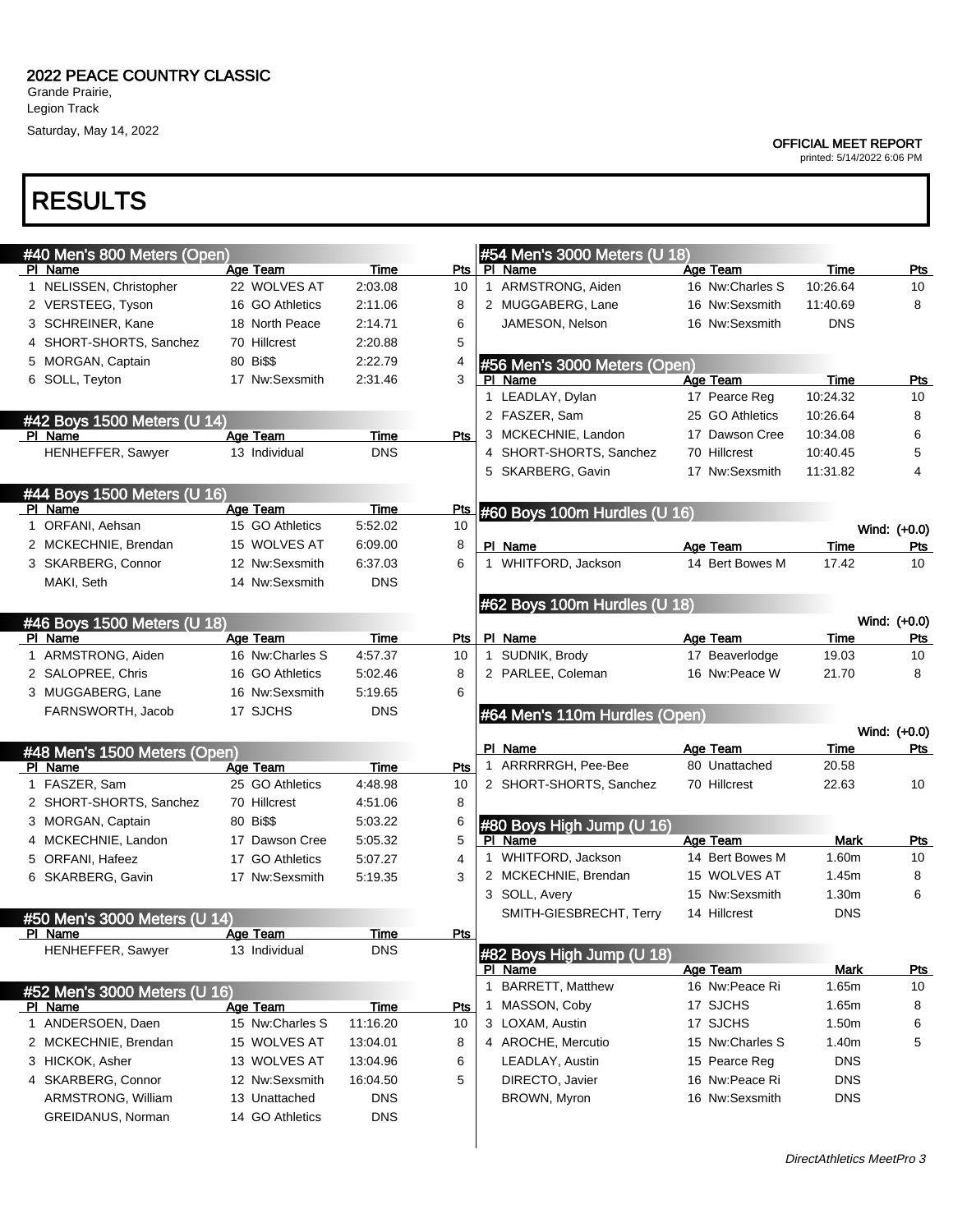Grande Prairie, Legion Track Saturday, May 14, 2022

## RESULTS

#### OFFICIAL MEET REPORT

| #84 Men's High Jump (Open)<br>PI Name | Age Team                    | <b>Mark</b>  | Pts        | #94 Boys Shot Put (U 12)<br>PI Name  | Age Team        |               | Pts        |
|---------------------------------------|-----------------------------|--------------|------------|--------------------------------------|-----------------|---------------|------------|
| 1 SCHROEDER, Brock                    | 18 North Peace              | 1.55m        | 10         | 1 ANDREW, Trey                       | 10 Unattached   | Mark<br>6.77m |            |
| 2 LAURIE, Ronin                       | 17 Npss                     | 1.45m        | 8          |                                      |                 |               |            |
| 2 MCKECHNIE, Landon                   | 17 Dawson Cree              | 1.45m        | 6          |                                      |                 |               |            |
|                                       |                             |              |            | #98 Boys Shot Put (U 16)<br>PI Name  | Age Team        | Mark          | Pts        |
|                                       |                             |              |            | 1 LARIO, Mac                         | 15 Nw:Sexsmith  | 7.95m         | 10         |
| #68 Boys Long Jump (U 12)<br>PI Name  | Age Team                    | <b>Mark</b>  | Pts        | 2 ROCHON, Jarel                      | 13 Hillcrest    | 4.09m         | 8          |
| 1 MCKECHNIE, Tate                     | 10 Nw: Whisperin 0.53m (NW) |              | 10         |                                      |                 |               |            |
|                                       |                             |              |            |                                      |                 |               |            |
|                                       |                             |              |            | #100 Boys Shot Put (U 18)<br>PI Name | Age Team        | Mark          |            |
| #72 Boys Long Jump (U 16)<br>PI Name  | Age Team                    | Mark         | Pts        | 1 ORMSHAW, Laine                     | 16 Nw:Sexsmith  | 11.60m        | Pts<br>10  |
| 1 MACGREGOR, Austin                   | 15 Bert Bowes M             | 4.33m (NW)   | 10         | 2 HEIBERT, Jaxon                     | 15 Nw:Sexsmith  | 10.82m        | 8          |
| 2 TURNBULL, Ryan                      | 14 Dawson Cree              | $3.83m$ (NW) | 8          | 3 SHAW, Alex                         | 16 NW:St John   | 7.79m         | 6          |
| 3 SOLL, Avery                         | 15 Nw:Sexsmith              |              | 6          | 4 KRIKUN, Marshall                   | 16 NW:St John   | 7.55m         | 5          |
|                                       |                             | 3.30m (NW)   |            |                                      |                 |               |            |
| 4 ROCHON, Jarel                       | 13 Hillcrest                | 2.88m (NW)   | 5          |                                      |                 |               |            |
| KITTLE, Leighton                      | 15 Bert Bowes M             | DNS (NW)     |            | #102 Men's Shot Put (Open)           |                 |               |            |
| MAKI, Seth                            | 14 Nw:Sexsmith              | DNS (NW)     |            | PI Name                              | Age Team        | Mark          | $P$ ts     |
| ARMSTRONG, William                    | 13 Unattached               | DNS (NW)     |            | 1 LJUDEN, Matthew                    | 18 SJCHS        | 13.27m        | 10         |
|                                       |                             |              |            | 2 APSASSIN, Ken                      | 19 North Peace  | 6.07m         | 8          |
| #74 Boys Long Jump (U 18)             |                             |              |            |                                      |                 |               |            |
| PI Name                               | <b>Age Team</b>             | <b>Mark</b>  | <u>Pts</u> | #106 Boys Discus (U 16)              |                 |               |            |
| 1 CREDO, Jannar Pablo                 | 16 NW:St John               | 5.00m (NW)   | 10         | PI Name                              | Age Team        | Mark          | Pts        |
| 2 PRINCIPE, Kurt David                | 16 NW:St John               | 4.65m (NW)   | 8          | 1 LARIO, Mac                         | 15 Nw:Sexsmith  | 25.32m        | 10         |
| 3 WHITFORD, Jayden                    | 17 North Peace              | 4.62m (NW)   | 6          | 2 KITTLE, Leighton                   | 15 Bert Bowes M | 11.48m        | 8          |
| 4 LOXAM, Austin                       | 17 SJCHS                    | 4.47m (NW)   | 5          |                                      |                 |               |            |
| 5 MILLER, Julian                      | 15 NW:St John               | $4.33m$ (NW) | 4          | #108 Boys Discus (U 18)              |                 |               |            |
| MASSON, Coby                          | 17 SJCHS                    | DNS (NW)     |            | PI Name                              | Age Team        | Mark          | Pts        |
| MECHAM, Peyton                        | 16 Beaverlodge              | DNS (NW)     |            | 1 ORMSHAW, Laine                     | 16 Nw:Sexsmith  | 33.04m        | 10         |
| BROWN, Myron                          | 16 Nw:Sexsmith              | DNS (NW)     |            | 2 BARRETT, Matthew                   | 16 Nw:Peace Ri  | 30.95m        | 8          |
|                                       |                             |              |            | 3 HEIBERT, Jaxon                     | 15 Nw:Sexsmith  | 26.65m        | 6          |
| #76 Men's Long Jump (Open)            |                             |              |            | 4 KRIKUN, Marshall                   | 16 NW:St John   | 22.57m        | 5          |
| PI Name                               | Age Team                    | <b>Mark</b>  | Pts        | 5 SHAW, Alex                         | 16 NW:St John   | 20.45m        | 4          |
| 1 BOULET, Kallen                      | 20 EDMONTON                 | 6.03m (NW)   | 10         |                                      |                 |               |            |
| 2 FEDORWICZ, Keynen                   | 17 Nw:Peace W               | 4.69m (NW)   | 8          | #110 Men's Discus (Open)             |                 |               |            |
|                                       |                             |              |            | PI Name                              | Age Team        | Mark          | Pts        |
| #90 Boys Triple Jump (U 18)           |                             |              |            | MALONEY, Liam                        | 18 NW:St John   | <b>DNS</b>    |            |
| PI Name                               | <b>Age Team</b>             | <b>Mark</b>  | Pts        |                                      |                 |               |            |
| 1 BARRETT, Matthew                    | 16 Nw:Peace Ri 11.09m (NW)  |              | 10         | #114 Boys Javelin (U 16)             |                 |               |            |
| 2 LOXAM, Austin                       | 17 SJCHS                    | 10.60m (NW)  | 8          | PI Name                              | Age Team        | Mark          | <u>Pts</u> |
| 3 SUDNIK, Brody                       | 17 Beaverlodge              | 10.23m (NW)  | 6          | 1 LARIO, Mac                         | 15 Nw:Sexsmith  | 21.83m        | 10         |
| DIRECTO, Javier                       | 16 Nw:Peace Ri              | DNS (NW)     |            | 2 KITTLE, Leighton                   | 15 Bert Bowes M | 15.15m        | 8          |
|                                       |                             |              |            | ROCHON, Jarel                        | 13 Hillcrest    | <b>DNS</b>    |            |
| #92 Men's Triple Jump (Open)          |                             |              |            |                                      |                 |               |            |
| PI Name                               | Age Team                    | <b>Mark</b>  | Pts        | #116 Boys Javelin (U 18)             |                 |               |            |
| 1 BOULET, Kallen                      | 20 EDMONTON 12.16m (NW)     |              | 10         | <b>PI Name</b>                       | Age Team        | Mark          | <u>Pts</u> |
| 2 HUDAK, Taylor                       | 23 Unattached               | 10.65m (NW)  |            | 1 BARRETT, Matthew                   | 16 Nw:Peace Ri  | 45.33m        | 10         |
| 3 FEDORWICZ, Keynen                   | 17 Nw:Peace W               | 9.75m (NW)   | 8          | 2 ORMSHAW, Laine                     | 16 Nw:Sexsmith  | 33.66m        | 8          |
|                                       |                             |              |            | 3 VERSTEEG, Tyson                    | 16 GO Athletics | 31.75m        | 6          |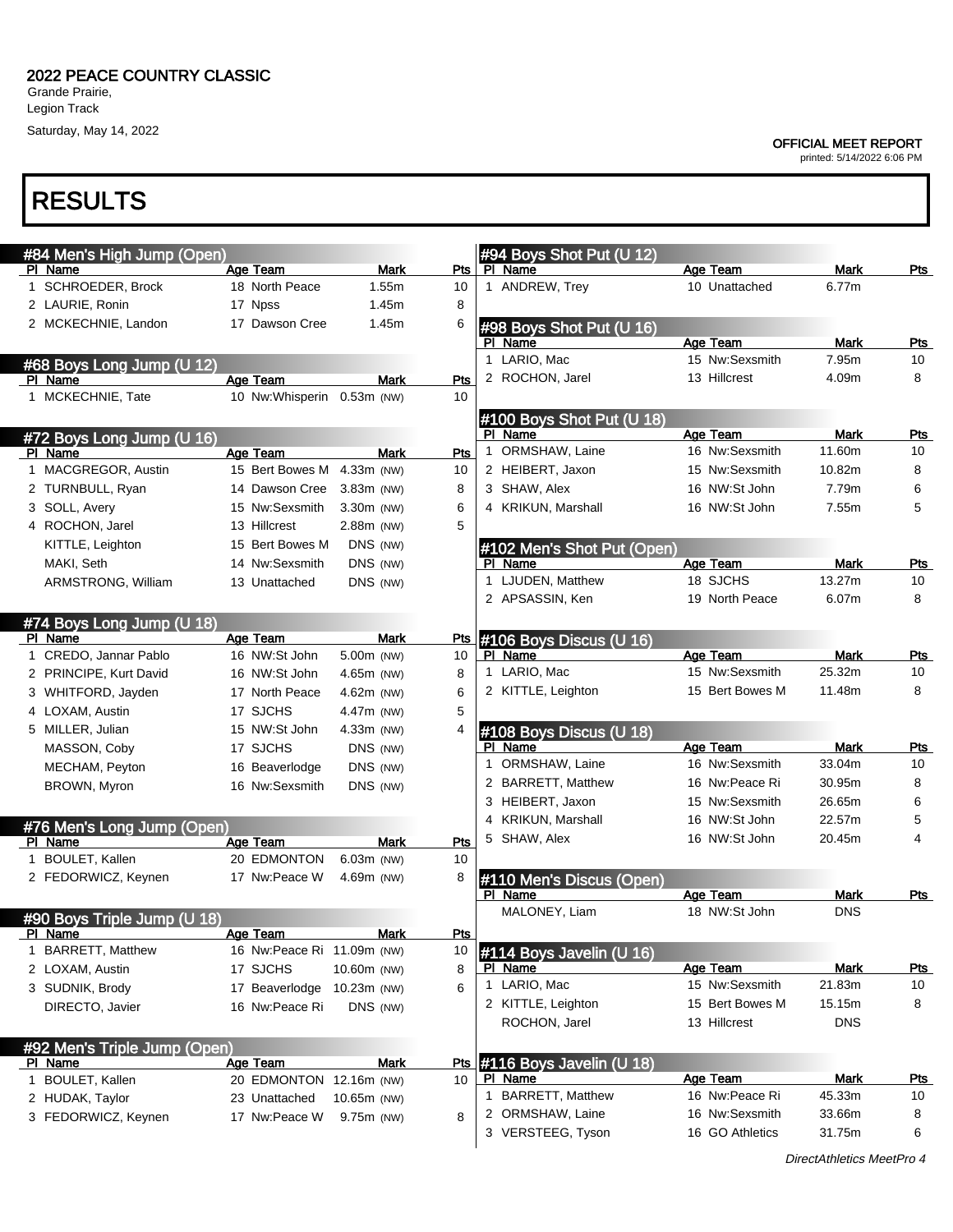Legion Track Saturday, May 14, 2022

## RESULTS

| <b>OFFICIAL MEET REPORT</b> |  |  |
|-----------------------------|--|--|
|-----------------------------|--|--|

| #116 Boys Javelin (U 18) (cont'd) |                                 |                      |                  | #9 Girls 100 Meters (U 18) |                               |  |                           |                           |              |              |
|-----------------------------------|---------------------------------|----------------------|------------------|----------------------------|-------------------------------|--|---------------------------|---------------------------|--------------|--------------|
| PI Name                           | Age Team                        | <b>Mark</b>          | $P$ ts           |                            | PI Name                       |  | Age Team                  | Time                      |              | $H(PI)$ Pts  |
| 4 TANGEN, Tyson                   | 16 Nw:Peace W                   | 26.83m               | 5                |                            | 1 MAZURKEWICH, Katelyn        |  | 17 Nw:Peace W             | 14.09 (NW)                | 2(1)         | 10           |
| 5 TONNE, Zack                     | 16 Nw:Peace W                   | 25.41m               | 4                |                            | 2 HARVEY, Allison             |  | 16 Nw:Sexsmith            | 14.64 (NW)                | 1(1)         | 8            |
| 6 KRIKUN, Marshall                | 16 NW:St John                   | 21.51m               | 3                |                            | 3 STEINKE, Elisha             |  | 15 NW:St John             | 14.78 (NW)                | 2(2)         | 6            |
| 7 GUINITARAN, Jan                 | 16 NW:St John                   | 18.05m               | $\overline{2}$   |                            | 4 ALLEN, Taylor               |  | 17 NW:St John             | 14.86 (NW)                | 1(2)         | 5            |
| PARLEE, Coleman                   | 16 Nw:Peace W                   | <b>DNS</b>           |                  | 5                          | JACKSON, Summer               |  | 16 WOLVES AT              | 15.06 (NW)                | 1(3)         | 4            |
| DIRECTO, Javier                   | 16 Nw:Peace Ri                  | <b>DNS</b>           |                  | 6                          | JARBEK, Linley                |  | 17 Npss                   | 15.36 (NW)                | 2(3)         | 3            |
|                                   |                                 |                      |                  |                            | 7 LAPSHIN, Elizabeth          |  | 16 NW:St John             | 15.40 (NW)                | 1(4)         | 2            |
| #118 Men's Javelin (Open)         |                                 |                      |                  |                            | 8 MATTSON, Hollis             |  | 15 Dawson Cree 15.56 (NW) |                           | 2(4)         | 1            |
| PI Name                           | Age Team                        | <b>Mark</b>          | Pts              |                            | 9 BOJCZUK, Isabelle           |  | 15 Npss                   | 15.77 (NW)                | 2(5)         |              |
| 1 FASZER, Sam                     | 25 GO Athletics                 | 41.90m               | 10               |                            | 10 REIRSON, Faith             |  | 15 Dawson Cree 16.41 (NW) |                           | 2(6)         |              |
| 2 SCHROEDER, Brock                | 18 North Peace                  | 37.57m               | 8                |                            | 11 FRANCIS-TAYLOR, Ttchtchara |  | 16 GO Athletics           | 16.49 (NW)                | 1(5)         |              |
| 3 APSASSIN, Ken                   | 19 North Peace                  | 23.16m               | 6                |                            |                               |  |                           |                           |              |              |
| 4 MCKECHNIE, Landon               | 17 Dawson Cree                  | 20.60m               | 5                |                            | <b>SECTION RESULTS</b>        |  |                           |                           |              |              |
| 5 SOLL, Teyton                    | 17 Nw:Sexsmith                  | 19.17m               | 4                |                            | PI Name                       |  | <b>Age Team</b>           | Time                      |              |              |
| MALONEY, Liam                     | 18 NW:St John                   | <b>DNS</b>           |                  |                            | Section 1 of 2                |  |                           |                           |              | Wind: (NW)   |
|                                   |                                 |                      |                  |                            | 1 HARVEY, Allison             |  | 16 Nw:Sexsmith            | 14.64                     |              |              |
| #1 Girls 60 Meters (U 10)         |                                 |                      |                  |                            | 2 ALLEN, Taylor               |  | 17 NW:St John             | 14.86                     |              |              |
|                                   |                                 |                      | Wind: (+0.0)     |                            | 3 JACKSON, Summer             |  | 16 WOLVES AT              | 15.06                     |              |              |
| PI Name                           | Age Team                        | Time                 | Pts              |                            | 4 LAPSHIN, Elizabeth          |  | 16 NW:St John             | 15.40                     |              |              |
| SMITH-GIESBRECHT, Ji              | 8 Hillcrest                     | <b>DNS</b>           |                  |                            | 5 FRANCIS-TAYLOR, Ttchtchara  |  | 16 GO Athletics           | 16.49                     |              |              |
|                                   |                                 |                      |                  |                            | Section 2 of 2                |  |                           |                           | Wind: (NW)   |              |
| #3 Girls 60 Meters (U 12)         |                                 |                      |                  |                            | 1 MAZURKEWICH, Katelyn        |  | 17 Nw:Peace W             | 14.09                     |              |              |
|                                   |                                 |                      | Wind: (+0.0)     |                            | 2 STEINKE, Elisha             |  | 15 NW:St John             | 14.78                     |              |              |
| PI Name                           | Age Team                        | Time                 | Pts              |                            | 3 JARBEK, Linley              |  | 17 Npss                   | 15.36                     |              |              |
| 1 BORN, Rachel                    | 9 Hillcrest                     | 12.28                | 10               |                            | 4 MATTSON, Hollis             |  | 15 Dawson Cree            | 15.56                     |              |              |
|                                   |                                 |                      |                  |                            | 5 BOJCZUK, Isabelle           |  | 15 Npss                   | 15.77                     |              |              |
| #5 Girls 100 Meters (U 14)        |                                 |                      |                  |                            | 6 REIRSON, Faith              |  | 15 Dawson Cree            | 16.41                     |              |              |
|                                   |                                 |                      | Wind: (+0.0)     |                            | #11 Women's 100 Meters (Open) |  |                           |                           |              |              |
| PI Name                           | Age Team                        | Time                 | Pts              |                            |                               |  |                           |                           | Wind: (+0.0) |              |
| 1 REUM, Mataya                    | 13 Unattached                   | 15.60                |                  |                            | PI Name                       |  | Age Team                  | Time                      |              | <b>Pts</b>   |
| 2 BULLER, Ariana                  | 12 Hillcrest                    | 16.18                | 10               |                            | 1 NOSKEY, Emma                |  | 17 SJCHS                  | 13.12                     |              | 10           |
| 3 CYR, Jorydan                    | 13 Unattached                   | 16.44                |                  |                            | 2 COPES, Elanor               |  | 18 North Peace            | 13.16                     |              | 8            |
| 4 ELLSWORTH, Layla                | 12 Nw:Sexsmith                  | 16.72                | 8                |                            | 3 BRADSHAW, Saren             |  | 20 Unattached             | 13.76                     |              |              |
|                                   |                                 |                      |                  | 4                          | STACKHOUSE, Samantha          |  | 32 Unattached             | 15.02                     |              |              |
| #7 Girls 100 Meters (U 16)        |                                 |                      |                  |                            | 5 FORRESTER, Sarai            |  | 17 GO Athletics           | 15.12                     |              | 6            |
|                                   |                                 |                      | Wind: (+0.0)     |                            |                               |  |                           |                           |              |              |
| PI Name<br>1 PILLAY, Tayla        | <b>Age Team</b><br>14 WOLVES AT | <u>Time</u><br>13.96 | <u>Pts</u><br>10 |                            | #13 Girls 200 Meters (U 14)   |  |                           |                           |              |              |
| 2 SCHRADER, Catherine             | 14 Nw:Peace W                   | 14.53                | 8                |                            |                               |  |                           |                           |              | Wind: (+0.0) |
| 3 JOHNER PISCIA, Preslie          | 14 GO Athletics                 |                      |                  |                            | PI Name                       |  | Age Team                  | Time                      |              | <u>Pts</u>   |
| 4 WILSON, Mackenzi                | 13 Nw: Whisperin                | 14.84                | 6                |                            | 1 REUM, Mataya                |  | 13 Unattached             | 33.29                     |              |              |
| 5 FJELD, Gracelynn                | 13 Nw:Sexsmith                  | 15.32                | 5                |                            | 2 ELLSWORTH, Layla            |  | 12 Nw:Sexsmith            | 39.52                     |              | 10           |
|                                   |                                 | 15.68                | 4                |                            |                               |  |                           |                           |              |              |
| 6 PLUMBER, JD                     | 15 GO Athletics                 | 15.87                | 3                |                            | #15 Girls 200 Meters (U 16)   |  |                           |                           |              |              |
|                                   |                                 |                      |                  |                            |                               |  |                           |                           | Wind: (+0.0) |              |
|                                   |                                 |                      |                  |                            | PI Name                       |  | Age Team                  | Time                      |              | <u>Pts</u>   |
|                                   |                                 |                      |                  |                            | 1 JOHNER PISCIA, Preslie      |  | 14 GO Athletics           | 32.12                     |              | 10           |
|                                   |                                 |                      |                  |                            | 2 WILSON, Mackenzi            |  | 13 Nw: Whisperin          | 32.95                     |              | 8            |
|                                   |                                 |                      |                  |                            |                               |  |                           | DirectAthletics MeetPro 5 |              |              |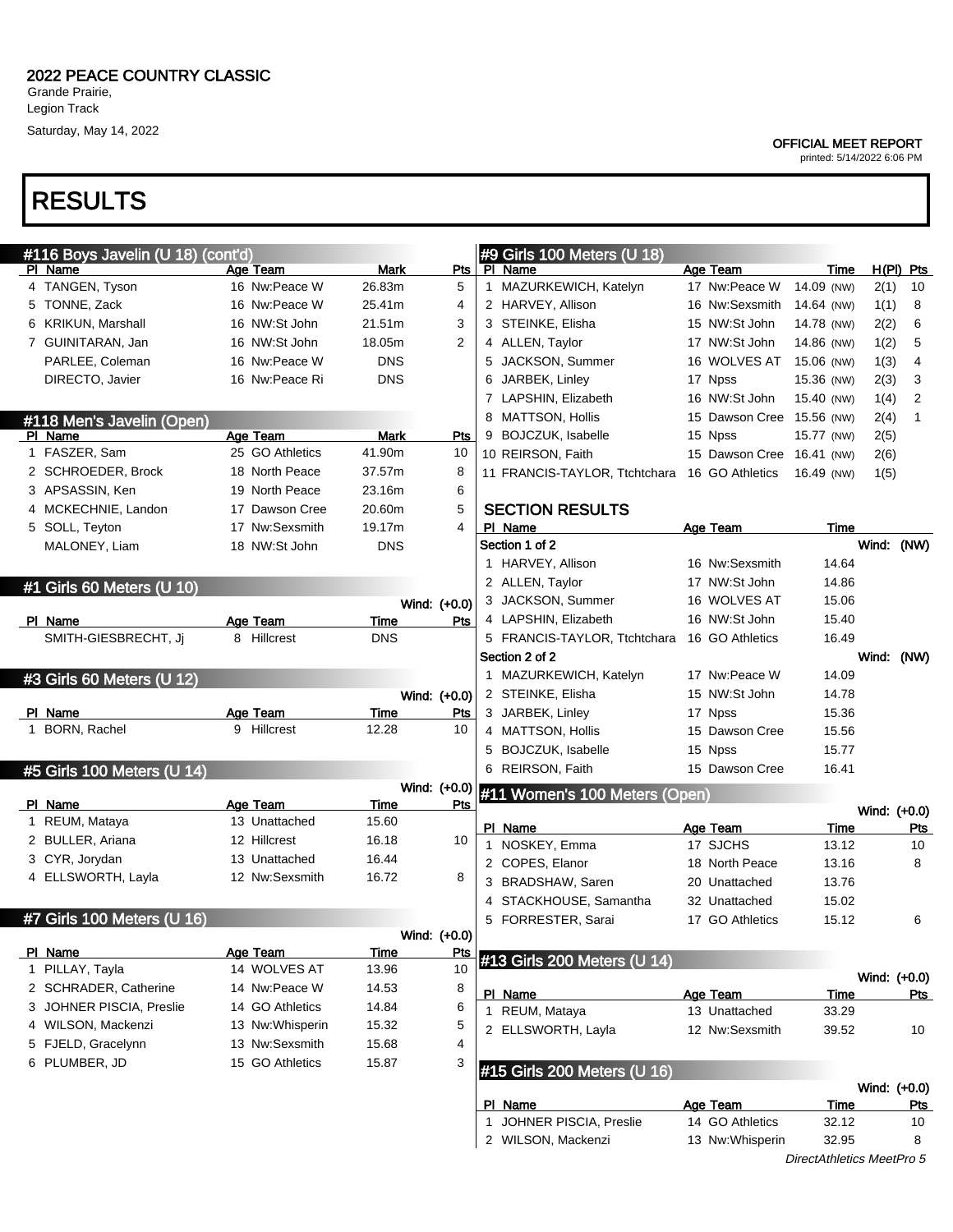### 2022 PEACE COUNTRY CLASSIC

Grande Prairie, Legion Track Saturday, May 14, 2022

# RESULTS

| #15 Girls 200 Meters (U 16) (cont'd) |                                 |                 |              | #37 Girls 800 Meters (U 18)               | (cont'd) |                                  |                    | Pts        |
|--------------------------------------|---------------------------------|-----------------|--------------|-------------------------------------------|----------|----------------------------------|--------------------|------------|
|                                      |                                 |                 | Wind: (+0.0) | PI Name<br>TROYER, Nicole                 |          | Age Team<br>16 NW:St John        | Time<br><b>DNS</b> |            |
| 3 JAMISON, Kady                      | 14 Nw:Sexsmith                  | 33.64           | 6            | HALTON, Maddy                             |          | 15 GO Athletics                  | <b>DNS</b>         |            |
| 4 CYR, Jorydan                       | 13 Unattached<br>13 Nw:Sexsmith | 35.13           |              | <b>GREIDANUS, Kiera</b>                   |          | 16 GO Athletics                  | <b>DNS</b>         |            |
| 5 FJELD, Gracelynn                   |                                 | 35.26           | 5            |                                           |          |                                  |                    |            |
| #17 Girls 200 Meters (U 18)          |                                 |                 |              | #39 Women's 800 Meters (Open)             |          |                                  |                    |            |
|                                      |                                 |                 | Wind: (+0.0) | PI Name                                   |          | Age Team                         | Time               | Pts        |
| PI Name                              | Age Team                        | Time            | Pts          | 1 TIMANSON, Ariel                         |          | 17 SJCHS                         | 3:15.87            | 10         |
| 1 EDEY, Tehya                        | 16 NW:St John                   | 28.69           | 10           | 2 BENNIE, Sidney                          |          | 17 North Peace                   | 3:20.47            | 8          |
| 2 JACKSON, Summer                    | 16 WOLVES AT                    | 31.60           | 8            | <b>TWELVETREE, Madison</b>                |          | 17 Nw:Peace W                    | <b>DNF</b>         |            |
| 3 ALLEN, Taylor                      | 17 NW:St John                   | 32.27           | 6            | STOBBE, Meghan                            |          | 18 North Peace                   | <b>DNS</b>         |            |
| 4 LAPSHIN, Elizabeth                 | 16 NW:St John                   | 32.80           | 5            |                                           |          |                                  |                    |            |
| 5 JARBEK, Linley                     | 17 Npss                         | 32.83           | 4            | #41 Girls 1500 Meters (U 14)              |          |                                  |                    |            |
| 6 MATTSON, Hollis                    | 15 Dawson Cree                  | 32.99           | 3            | PI Name                                   |          | Age Team                         | Time               | Pts        |
| STEFAN, Trinity                      | 16 SJCHS                        | <b>DNS</b>      |              | 1 DRUMMOND, Simone                        |          | 12 Nw:Whisperin                  | 8:02.58            | 10         |
| FRANCIS-TAYLOR, Ttchtchara           | 16 GO Athletics                 | <b>DNS</b>      |              |                                           |          |                                  |                    |            |
|                                      |                                 |                 |              | #43 Girls 1500 Meters (U 16)              |          |                                  |                    |            |
| #19 Girls 200 Meters (Open)          |                                 |                 |              | PI Name                                   |          | Age Team                         | Time               | Pts        |
|                                      |                                 |                 | Wind: (+0.0) | JAMISON, Kady                             |          | 14 Nw:Sexsmith                   | <b>DNS</b>         |            |
| PI Name                              | Age Team                        | Time            | Pts          |                                           |          |                                  |                    |            |
| 1 NOSKEY, Emma                       | 17 SJCHS                        | 27.24           | 10           | #45 Girls 1500 Meters (U 18)              |          |                                  |                    |            |
| 2 COPES, Elanor                      | 18 North Peace                  | 27.67           | 8            | PI Name                                   |          | Age Team                         | Time               | Pts        |
| 3 STACKHOUSE, Samantha               | 32 Unattached                   | 31.58           |              | 1 GIBBONS, Naia                           |          | 16 Unattached<br>15 GO Athletics | 6:00.37            |            |
| STOBBE, Meghan                       | 18 North Peace                  | <b>DNS</b>      |              | 2 HALTON, Maddy                           |          |                                  | 6:36.30            | 10         |
|                                      |                                 |                 |              | 3 BOJCZUK, Isabelle<br>4 STEINKE, Flora   |          | 15 Npss<br>15 WOLVES AT          | 6:41.37<br>7:07.39 | 8<br>6     |
| #27 Girls 400 Meters (U 18)          |                                 |                 |              | <b>GREIDANUS, Kiera</b>                   |          | 16 GO Athletics                  | <b>DNS</b>         |            |
| PI Name                              | <b>Age Team</b>                 | Time            | Pts          | TROYER, Nicole                            |          | 16 NW:St John                    | <b>DNS</b>         |            |
| 1 EDEY, Tehya                        | 16 NW:St John                   | 1:04.23         | 10           | HARVEY, Allison                           |          | 16 Nw:Sexsmith                   | <b>DNS</b>         |            |
| 2 GERMAIN, Indira                    | 16 Nw:Charles S                 | 1:07.73         | 8            |                                           |          |                                  |                    |            |
| 3 MAZURKEWICH, Katelyn               | 17 Nw:Peace W                   | 1:08.22         | 6            |                                           |          |                                  |                    |            |
| 4 GIBBONS, Naia                      | 16 Unattached                   | 1:09.95         |              | #47 Women's 1500 Meters (Open)<br>PI Name |          | Age Team                         | Time               | Pts        |
| 5 JARBEK, Linley                     | 17 Npss                         | 1:17.93         | 5            | 1 TWELVETREE, Madison                     |          | 17 Nw:Peace W                    | 5:43.14            | 10         |
|                                      |                                 |                 |              | 2 RUDE, Jessica                           |          | 17 Dawson Cree                   | 7:36.17            | 8          |
| #29 Women's 400 Meters (Open)        |                                 |                 |              |                                           |          |                                  |                    |            |
| PI Name<br>1 NOSKEY, Emma            | Age Team<br>17 SJCHS            | Time<br>1:07.68 | Pts<br>10    | #49 Women's 3000 Meters (U 14)            |          |                                  |                    |            |
|                                      | 17 SJCHS                        | 1:16.07         | 8            | <u>PI Name</u>                            |          | <u>Age Team</u>                  | <u>Time</u>        | <u>Pts</u> |
| 2 TIMANSON, Ariel                    |                                 |                 |              | 1 DRUMMOND, Simone                        |          | 12 Nw: Whisperin                 | 15:58.17           | 10         |
| #33 Girls 800 Meters (U 14)          |                                 |                 |              |                                           |          |                                  |                    |            |
| PI Name                              | Age Team                        | <b>Time</b>     | Pts          | #53 Women's 3000 Meters (U 18)            |          |                                  |                    |            |
| 1 DRUMMOND, Simone                   | 12 Nw: Whisperin                | 3:40.30         | 10           | PI Name                                   |          | Age Team                         | <b>Time</b>        | <u>Pts</u> |
|                                      |                                 |                 |              | 1 HALTON, Maddy                           |          | 15 GO Athletics                  | 13:48.75           | 10         |
| #37 Girls 800 Meters (U 18)          |                                 |                 |              | 2 STEINKE, Flora                          |          | 15 WOLVES AT                     | 15:18.65           | 8          |
| PI Name                              | Age Team                        | Time            | Pts          | 3 TROYER, Nicole                          |          | 16 NW:St John                    | 15:47.40           | 6          |
| 1 EDEY, Tehya                        | 16 NW:St John                   | 2:29.00         | 10           | GREIDANUS, Kiera                          |          | 16 GO Athletics                  | <b>DNS</b>         |            |
| 2 GIBBONS, Naia                      | 16 Unattached                   | 2:46.00         |              |                                           |          |                                  |                    |            |
| 3 GERMAIN, Indira                    | 16 Nw:Charles S                 | 2:56.03         | 8            |                                           |          |                                  |                    |            |
| MYERS, Shenelle                      | 16 SJCHS                        | <b>DNS</b>      |              |                                           |          |                                  |                    |            |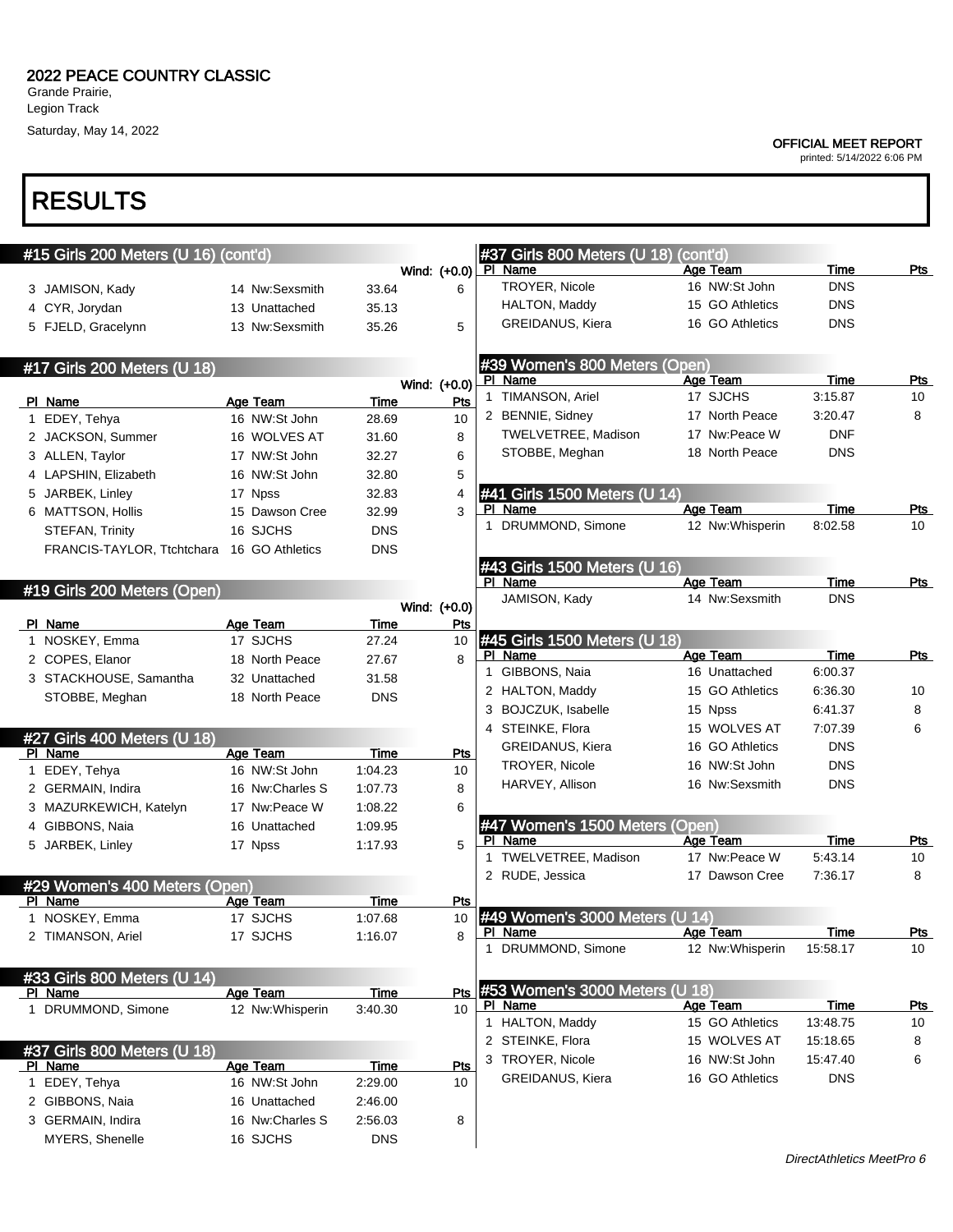Saturday, May 14, 2022

RESULTS

#### OFFICIAL MEET REPORT

printed: 5/14/2022 6:06 PM

#### #55 Women's 3000 Meters (Open)<br>Pl Name Age 1 Age Team Time Pts 1 TWELVETREE, Madison 17 Nw:Peace W 12:10.98 10 2 STEINKE, Lydia 20 GPRC Wolve 13:45.73 8 #57 Girls 80m Hurdles (U 14) Wind: (+0.0) PI Name **Age Team** Time Pts 1 DRUMMOND, Simone 12 Nw:Whisperin 19.03 10 ELLSWORTH, Layla 12 Nw:Sexsmith DNS #59 Girls 80m Hurdles (U 16) Wind: (+0.0) PI Name **Age Team** Time Pts 1 FJELD, Gracelynn 13 Nw:Sexsmith 16.94 10 #184 Women's 80m Hurdles (U 18) Wind: (+0.0) PI Name **Age Team** Time Pts 1 HARVEY, Allison 16 Nw:Sexsmith 16.04 10 2 BOZARTH, Brooke 16 Nw:Sexsmith 16.05 8 HARVEY, Tiana 15 Nw:Sexsmith DNS #63 Women's 100m Hurdles (Open) Wind: (+0.0) PI Name **Age Team** Time Pts 1 SHOEMAKER, Bailey 22 Dawson Cree 18.15 10 2 MONY, Amara **18 GO Athletics** 19.00 8 3 SHOEMAKER, Sarah 21 Dawson Cree 19.75 6 4 FORRESTER, Sarai 17 GO Athletics 21.82 5 #188 Women's 1500m Walk (Open) PI Name **Age Team** Time Pts 1 RUDE, Jessica 17 Dawson Cree 10:39.12 10 #77 Girls High Jump (U 14) PI Name **Age Team** Mark Pts 1 REUM, Mataya 13 Unattached 1.18m 2 ELLSWORTH, Layla 12 Nw:Sexsmith 1.08m 10 SMITH-GIESBRECHT, Finn 11 Hillcrest DNS #79 Girls High Jump (U 16) Age Team Mark Pts 1 PILLAY, Tayla **14 WOLVES AT** 1.40m 10 2 JOHNER PISCIA, Preslie 14 GO Athletics 1.35m 8 3 WILSON, Mackenzi 13 Nw:Whisperin 1.20m 6 4 REIRSON, Faith 15 Dawson Cree 1.00m 5 #81 Girls High Jump (U 18)<br>PL Name **Plane Age Team Mark Pts** 1 BOJCZUK, Isabelle 15 Npss 1.30m 10 2 FRANCIS-TAYLOR, Ttchtchara 16 GO Athletics 1.05m 8 FORRESTER, Sarai 17 GO Athletics NH #83 Women's High Jump (Open) PI Name **Age Team** Mark Pts 1 STOBBE, Meghan 18 North Peace 1.30m 10 MORRISON, Megan 18 Nw:Peace W DNS #65 Standing Long Jump (U 10) PI Name **Age Team** Mark Pts SMITH-GIESBRECHT, Jj 8 Hillcrest DNS (NW) #67 Girls Long Jump (U 12) Age Team Mark Pts 1 BORN, Rachel 9 Hillcrest 0.53m (NW) 10 #69 Girls Long Jump (U 14) PI Name **Age Team** Mark Pts 1 REUM, Mataya 13 Unattached 3.48m (NW) 2 CYR, Jorydan 13 Unattached 3.05m (NW) 3 DRUMMOND, Simone 12 Nw:Whisperin 2.82m (NW) 10 4 ELLSWORTH, Layla 12 Nw:Sexsmith 2.52m (NW) 8 #71 Girls Long Jump (U 16) PI Name **Age Team** Age Team Mark Pts 1 BARRETT, Taylor 14 Nw:Peace Ri 4.47m (NW) 10 2 JAMISON, Kady 14 Nw:Sexsmith 3.45m (NW) 8 3 REIRSON, Faith 15 Dawson Cree 3.26m (NW) 6 JOHNER PISCIA, Preslie 14 GO Athletics DNS (NW) FJELD, Gracelynn 13 Nw:Sexsmith DNS (NW) #73 Girls Long Jump (U 18) Age Team Mark Pts 1 PLUMBER, JD 15 GO Athletics 3.74m (NW) 10 1 MABIDA, Danae 15 NW:St John 3.74m (NW) 8 3 HALTON, Maddy 15 GO Athletics 3.30m (NW) 6 4 MATTSON, Hollis 15 Dawson Cree 3.23m (NW) 5 5 FRANCIS-TAYLOR, Ttchtchara 16 GO Athletics 2.71m (NW) 4 6 MCCORKILL, Madison 16 NW:St John 2.43m (NW) 3 HARVEY, Tiana 15 Nw:Sexsmith DNS (NW) BOZARTH, Brooke 16 Nw:Sexsmith DNS (NW) #75 Women's Long Jump (Open) PI Name **Age Team** Mark Pts 1 COPES, Elanor 18 North Peace 4.38m (NW) 10 2 TWELVETREE, Madison 17 Nw:Peace W 3.97m (NW) 8